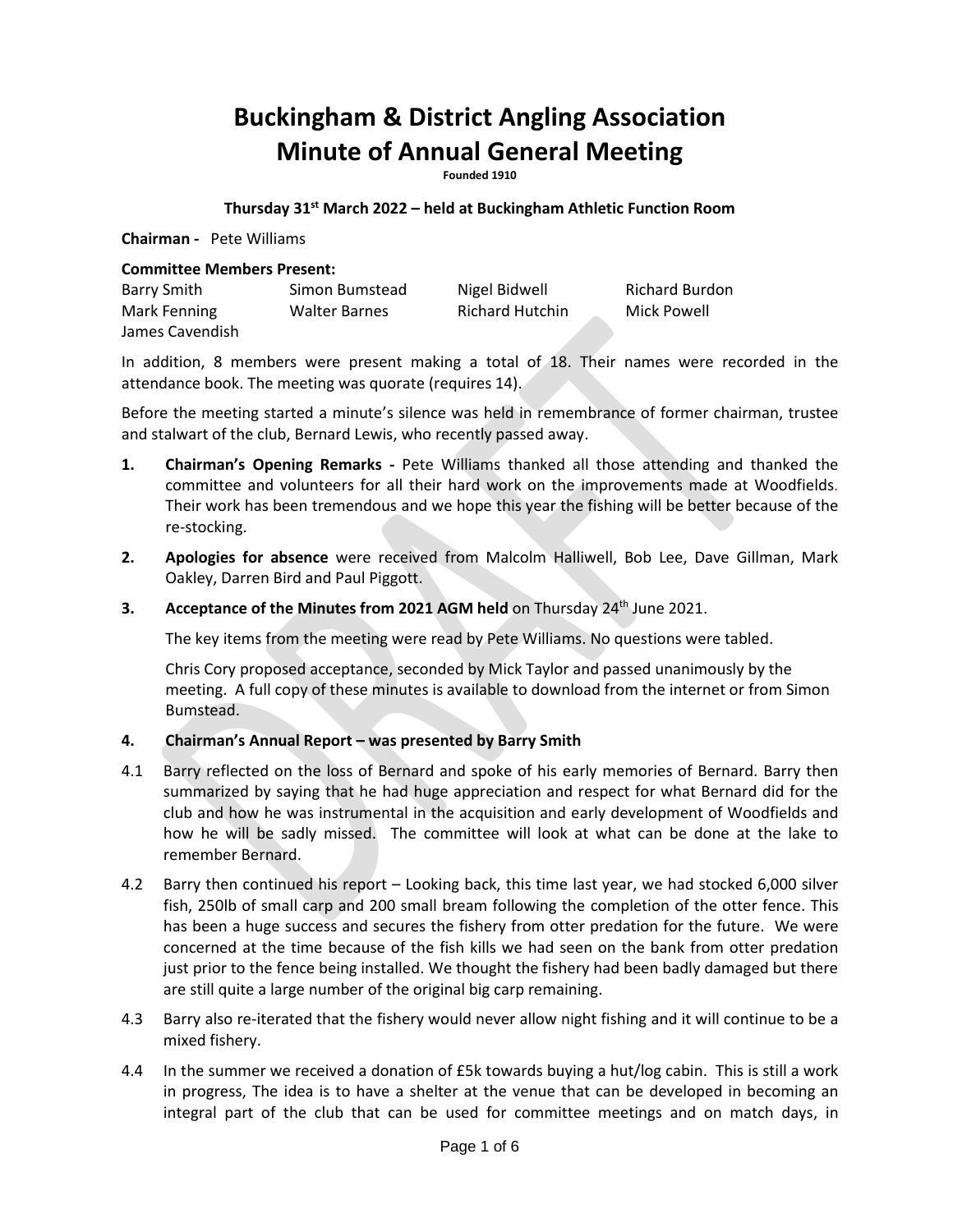inclement weather, be used to reflect on the days fishing.

- 4.5 We also had successful grant application for predation control from the Angling Trust (AT) to deter essentially cormorants. We have purchased three bird scarers and established two fish refuges an important place for fish to take refuge. These are good places to fish for silver fish. The AT advised us that fish will use these when cormorants land on the lake for cover. This grant also covered the purchase of two wildlife cameras and ten crayfish traps.
- 4.6 We also need to thank those involved that spent a bank holiday weekend extending the path at the inlet which had been narrowed by the otter fence installation.
- 4.7 Weed at the lake continues to be challenging, with both Milfoil and Canadian Pond weed being present. We have purchased another 10m weed cutter blade to help with clearance work. From  $14<sup>th</sup>$  April we plan to hold working parties every Thursday from 5.00pm to cut and clear the weed so if you wish to come along to help then please do, and a thank you to those that are involved in helping.
- 4.8 Earlier this year more fish were stocked this included 300 small crucian carp, 75lb of tench up to 1lb and 50lb of small bream to about 10oz. The good news is that both tench and skimmers have recently been caught.
- 4.9 We have also been successful with two further grant application totaling £5,300. One from Buckingham Town Council for £623 and one from the EA for £4,677 to fund further improvements.
- 4.10 Part of this money is to be used to build an accessible platform (on peg 39 for those less abled anglers), repair 10 pegs, purchase our own portaloo and oxygen meter. For using the accessible platform, members need to cognizant of those members that may have a greater need. Though there will be room for two anglers to fish.
- 4.11 Many of our pegs are collapsing. It looks like crayfish are eroding the ground underneath the sleepers. So, we plan to repair these over the next few months using some of the grant money.
- 4.12 A portaloo toilet should be in place from early in May, if not our own one, a hired one as this proved popular with members last year.
- 4.13 The rivers continue to improve from the pollution event of June 2018. It was good to see more members enjoying the river fishing, with catches reports of chub to nearly 6lb, lots of chub 2lb to 3lb range. So, a thank you to all our riparian owners. Also, the club continues to support the Buckingham River Warden group with both Simon Bumstead and Richard Burdon being river wardens and both qualified accredited River Fly monitors.
- 4.14 We have also held a working party at Roman Bridge and one at Bridge Field, Leckhampsted bridge in order to tidy-up and make some of the fishing areas more accessible.
- 4.15 Finally, I wanted to say this is **our club** and we need you all to support our club. Help can come in many ways – from simply taking a plastic bag with you when fishing to pick up any litter found at your swim, following up on the AT campaign on Keeping Britain Tidy recently launched.
- 4.16 As we come out of Covid our membership has grown from the pre-covid numbers We hope people have found us to be a friendly club, a great place to fish where members really get what they are looking for, and we hope they will invite a friend who will perhaps join us.
- 4.17 Also help with maintenance and weed clearing it does provide an opportunity to gain enjoyment by putting something back in to the club. Making this place a more pleasant venue for all to enjoy. Just spread the word the more help we have to keep this club going forward.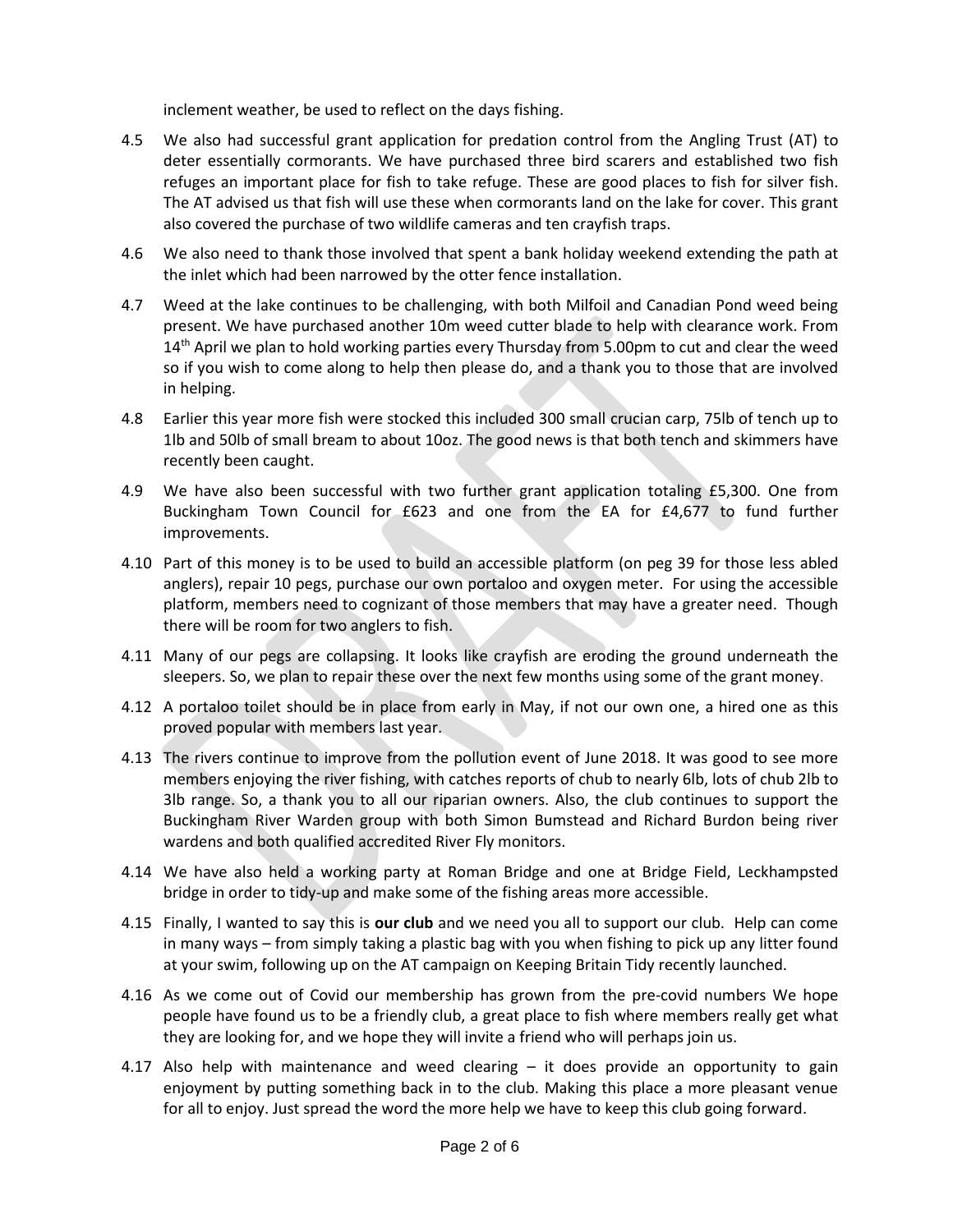Finally. we would like thank all those volunteers and committee members that have helped the club by investing their time on the various work we have undertaken. It is much appreciated.

4.18 Questions were invited. No questions were tabled on the chairman's report.

Steve Cory proposed acceptance of the Chairman's report, seconded by Frank Thompson and passed unanimously by the meeting.

#### **5. Treasurers Report – was presented by Simon Bumstead**

#### **Key Points from Simon Bumstead's report: -**

- 5.1 A copy of the Income and Expenditure sheet and Balance sheet covering the 20-21- and 21-22 year's accounts was distributed.
- 5.2 At the last AGM the accounts for 2020-21 had not been audited these have now and the numbers stated at the last year's AGM - were correct and are re-stated below

For 20-21 - Income - £15,269 Expenditure - £14,690 Surplus of £579. Membership at 261.

5.3 The accounts for 2021-2022 have been audited by John Rose - Signed copies held on file.

Income - £17,054 - including six donations from members totaling £7,164 and two grant awards from the Angling Trust (£1,059) and Buckingham Town Council for £355 – Totaling £1,414. In fact over the last three years we have gained £12,500 in grants from various places – which is a good achievement.

Expenditure - £10,095

Key Items - Fish Re-stocking £3,037

Woodfields Development £3,175 (Predator Protection & Peg Repair)

Income Exceed Expenditure by £6,959

Balance Sheet - Cash Assets £14,069 as of 31 January 2022

Includes £5,000 generous donation. from Pete Callow for a log cabin.

| We hold the cash assets in three funds | Working Capital Fund   | £2.921  |
|----------------------------------------|------------------------|---------|
|                                        | Coaching Fund          | £887    |
|                                        | Woodfields Development | £10.260 |

Membership at 246 slightly down from last year.

- 5.4 Going forward
- 5.4.1 So far this year we have gained grants totalling £5,300 to help further develop Woodfields. Improving the fishery for all will ensure the lake becomes a flagship recreational amenity for the town, and encourage more local people to enjoy the outdoors and take-up angling within the Buckingham area.
- 5.4.2 Woodfields remains a member only venue and we are continuing with the £10 levy, however there is no increase in overall prices for permits. Guest tickets will continue to be available from committee members or email/paypal when fishing with a member.
- 5.4.3 All current river fisheries remain on the ticket and day tickets will continue for the rivers at £5 each.
- 5.4.4 We also have five outlets Tingewick PO, Browns of Buckingham, Gone Fishin Wolverton, Jakemans in Aylesbury selling our permits and day tickets.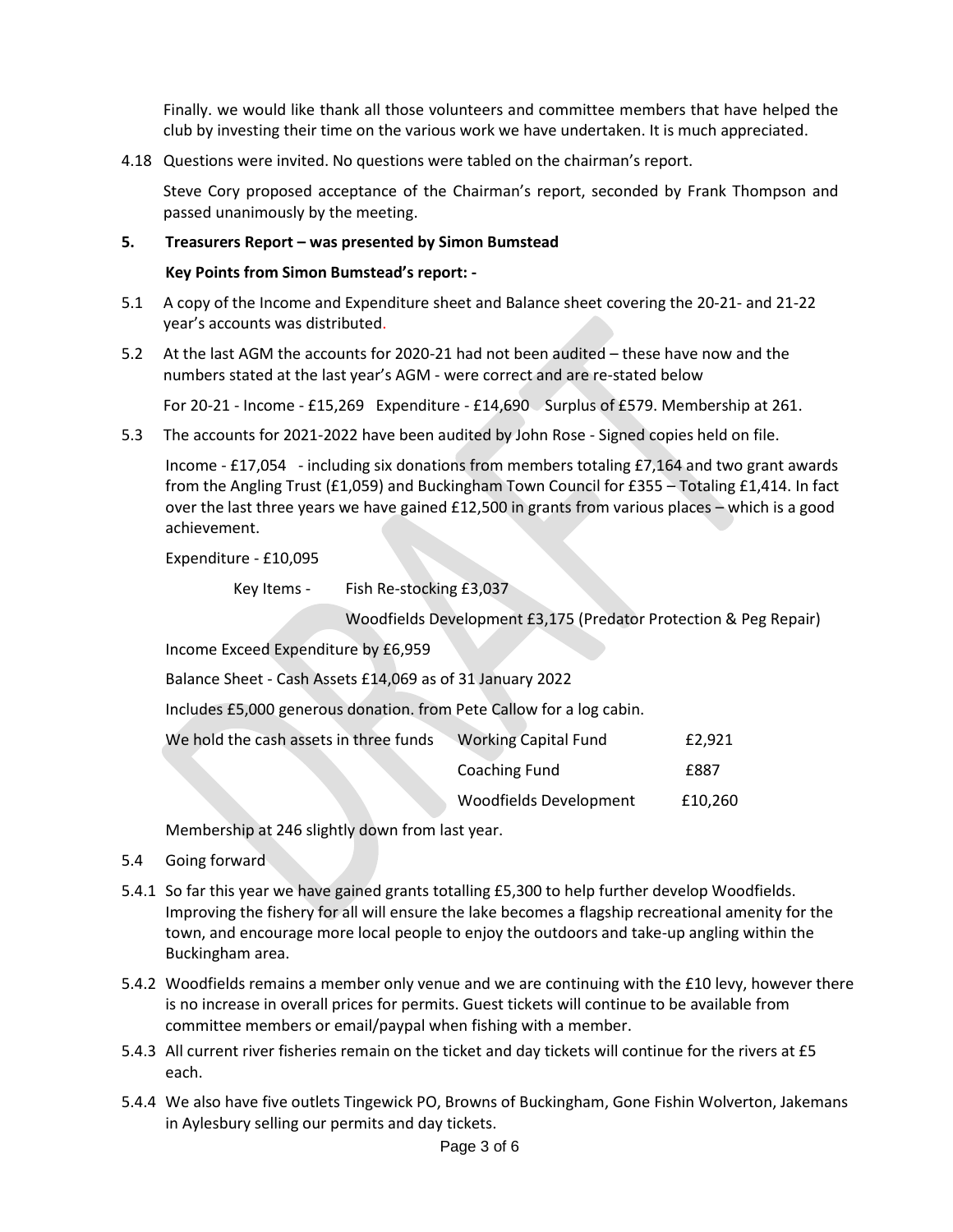5.5 Questions were invited by the chairman and duly answered.

Dick Hutchin proposed acceptance of the Treasures Report, seconded by Steve Cory and passed unanimously by the meeting.

**6. Appointment of auditor –** Simon Bumstead proposed that John Rose be appointed as auditor for 2022 accounts, seconded by James Cavendish and passed unanimously by the meeting.

## **7. Match Secretary Report – was presented by James Cavendish**

7.1 James stated that because of the lack of participation in the inter club matches have now been scrapped though three new matches will be added to the match programme. These matches will be open to up to five non-members to fish for a peg fee. Both Wednesday Night and Friday series were well supported. We hope net weights improve with the new stocking.

## **8. Resolutions – Changes to the Constitution**

- 8.1 Simon Bumstead proposed that the changes to constitution tabled be split in to two parts for voting purposes. He also stated that the key change concerning changes to the constitution was in response to concerns raised by Bidge Barnes in committee. The committee have discussed these changes over a number of meetings and are fully behind them. The proposed changes have been available for members to view for the last 28 days on the website.
- 8.2 The first vote was taken on the major change to Clause 9.1. Simon explained the rationale behind this proposal was to protect the club's constitution and purpose with a hostile takeover from an specific interest group.

The change is

First paragraph remains the same – "*Any proposed changes to the Association's Constitution may only be considered at an Annual or Special General Meeting convened with the required written notice of the proposal. Any alteration or amendment must be proposed by a Member of the Association and seconded by another Member."*

Second paragraph has been changed to *"Such alterations if voted for by two-thirds majority of those members present at the meeting, assuming that a quorum has been achieved, will need to be ratified / agreed by a majority vote of the General Committee and Trustees before being accepted and the constitution being changed. Once accepted the revised constitution will be published on the association's website".* 

This will make it more difficult for the club constitution to be changed in the future and deter a takeover that could move the club away from its history, a club that promotes all types of fishing.

This will hopefully deter any hostile takeover or at least slow one down. Also, these changes should protect the investment made (as Woodfields is becoming a more valuable asset) by past and present committee members, volunteers and members over the years and ensure the principles of the club's founders and forefathers are not eroded.

Bidge Barnes proposed the change be accepted and seconded by Nigel Bidwell and passed unanimously.

- 8.3 The second vote covered the following proposed changes
- 8.3.1 Change to clause 3.1 removed the need to complete an application form.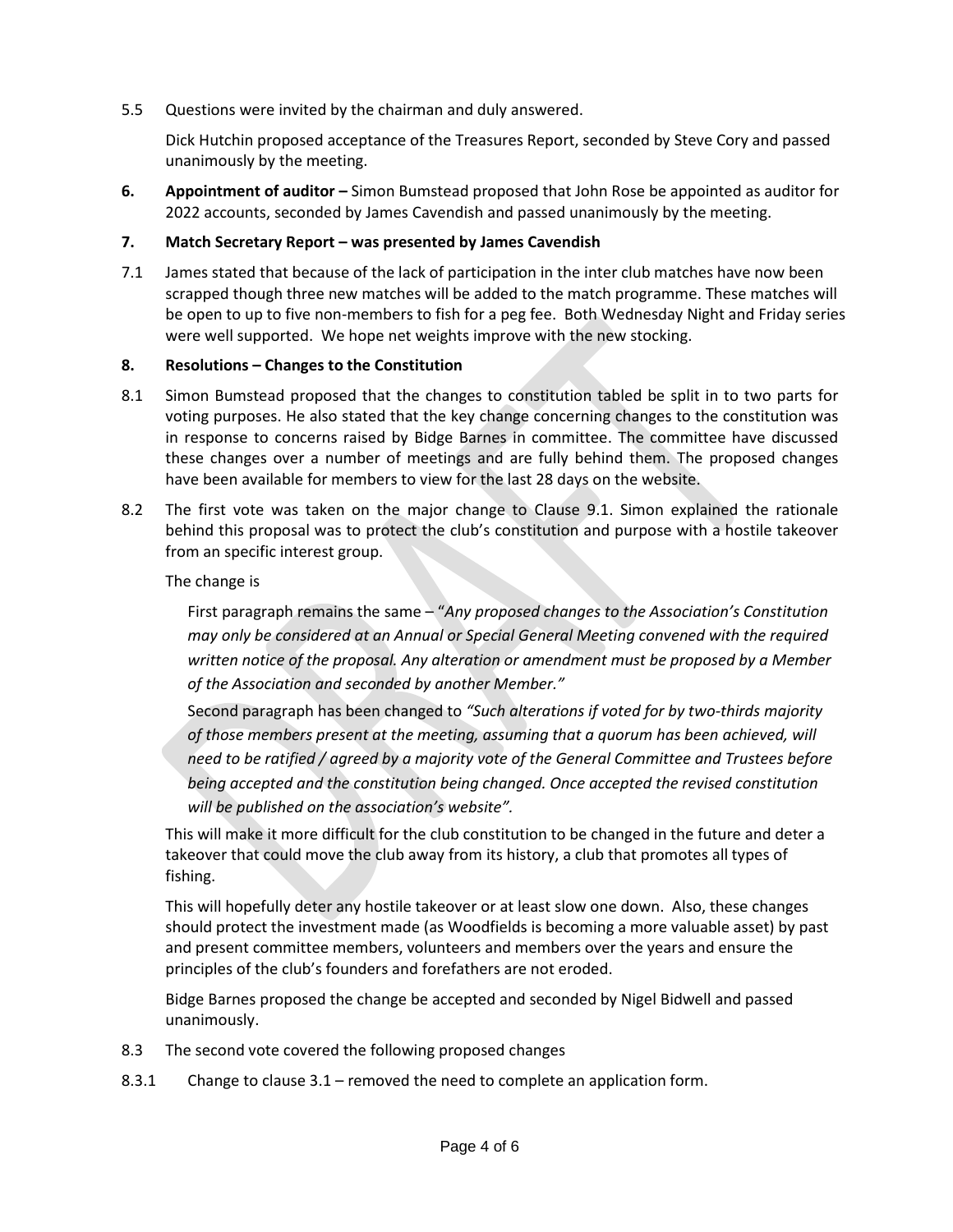8.3.2 Change to clause 4.2 and new clause 6.35 – removing the role of vice president – though being replaced with a life membership - after a concern raised by Mick Harvey the proposed change was modified with any Life Membership nominated by the committee being confirmed instead by a vote at the AGM.

New Clause 6.35 "*The association may bestow Life Membership on past members who have served the association. Life Memberships shall be nominated by the committee and confirmed by a vote at the AGM. Such Life Memberships shall be recorded in the association's Schedule of Trustees, President, General Committee Members and Life Members"*

Also making it clear that Chairman and Vice Chairman roles are officers of the club and making their terms three years rather than one year previously. Three-year term for a chairman is sensible. Both chair and vice chair plus the Treasurer are currently Bank Account signatories and therefore should be classified as officers.

- 8.3.3 Change to clause 5.1 to allow committee members to hold more than one role until such time the position can be filled. This is what we do currently to function.
- 8.3.4 Change to clause 5.2 changing the number of committee members that need to resign each year from 4 to 3. We have had vacant positions now for a number of years. A 25% change is also reasonable
- 8.3.5 New clause 5.4 Confirming "*The President role is an honorary role nominated by the committee and confirmed by a vote at the AGM serving for a three-year term*".
- 8.3.6 Change to clause 6.3.2 Change to FY end date to a calendar year to 31st December from 31 January - no impact as very few transactions occur during January. Allows longer period for the accounts to be audited.
- 8.3.7 Change to clause 7.1 date of AGM to before the end of May This is to make use of proposed log cabin that should be situ by then. Needs to be held before the end of May as that's when the membership year ends.
- 8.3.8 Change to clause 7.3.7 Simplification to align with clause 4.2
- 8.3.9 Change clause 7.3.8 and Clause 7.6 to refer to the revised clause 9.1 covered in minute 8.2.
- 8.3.10 Change to clause 7.7. Clarifies that other matters considered and voted by the AGM apart from Resolutions to change the constitution can be passed by AGM without the AGM being quorate. Allows the business of the club to continue when low numbers of members attend the AGM.

Proposed by Bidge Barnes and seconded by Nigel Bidwell and passed unanimously

The revised constitution will now be duly adopted and published on the association's website.

### **9. Election / Re-election of Officers and Committee members**

9.1 Election of Barry Smith as Chairman, Walter Barnes as Vice-Chairman as per the constitution change described above and the re-election of Pete Williams as President and Simon Bumstead as Treasurer. All to serve for three years.

Proposed by Steve Cory and seconded by Walter Davies and passed unanimously.

9.2 One nomination received from Mick Harvey.

Proposed by Simon Bumstead and seconded by Barry Smith and passed unanimously.

9.3 No other nominations from the floor came forward to stand on the committee.